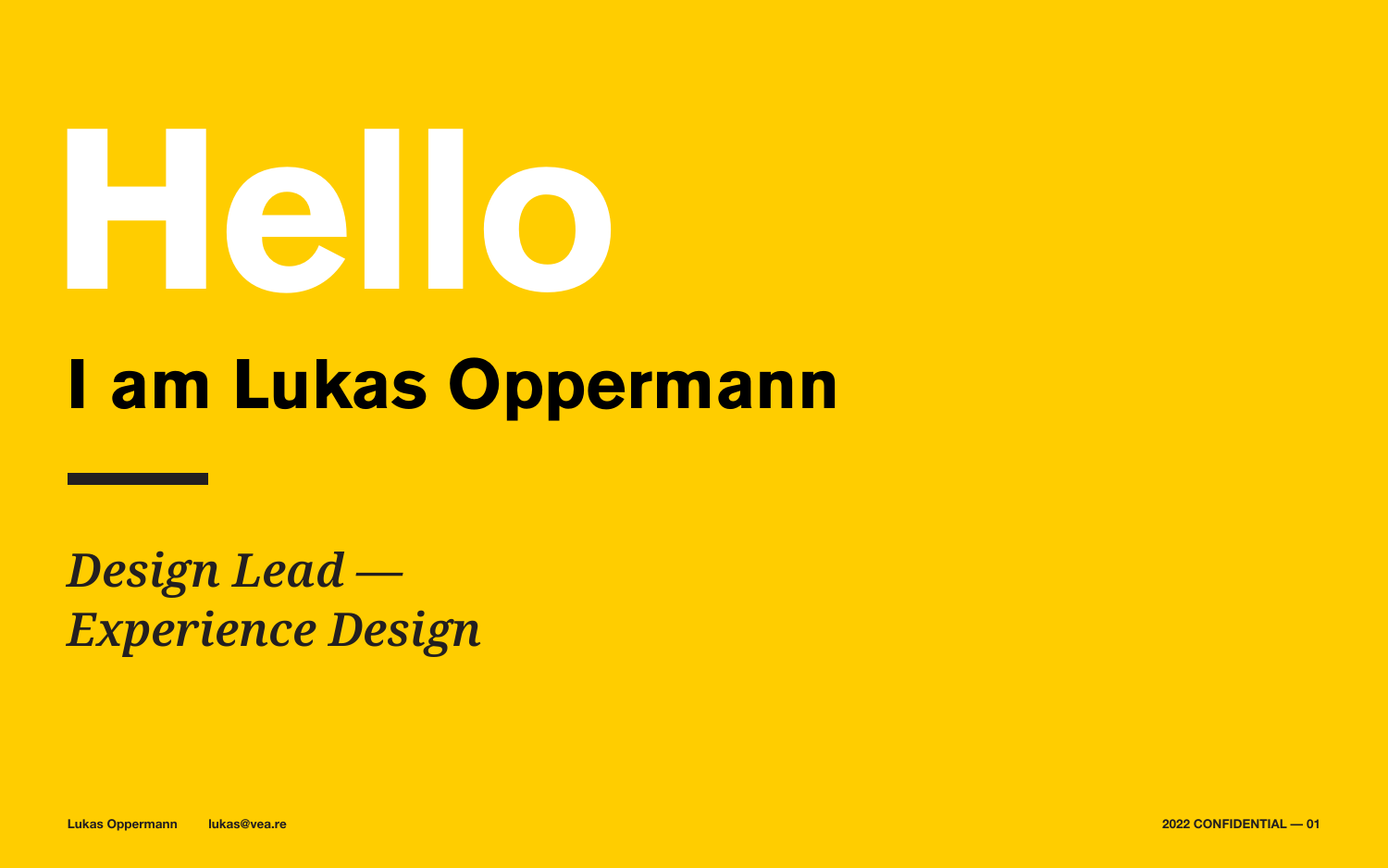**Lukas Oppermann lukas@vea.re 2022 CONFIDENTIAL — 02**





# **"Design is not just what it looks & feels like design is how it works."**

**— Steve Jobs, co-founder of Apple, Inc.**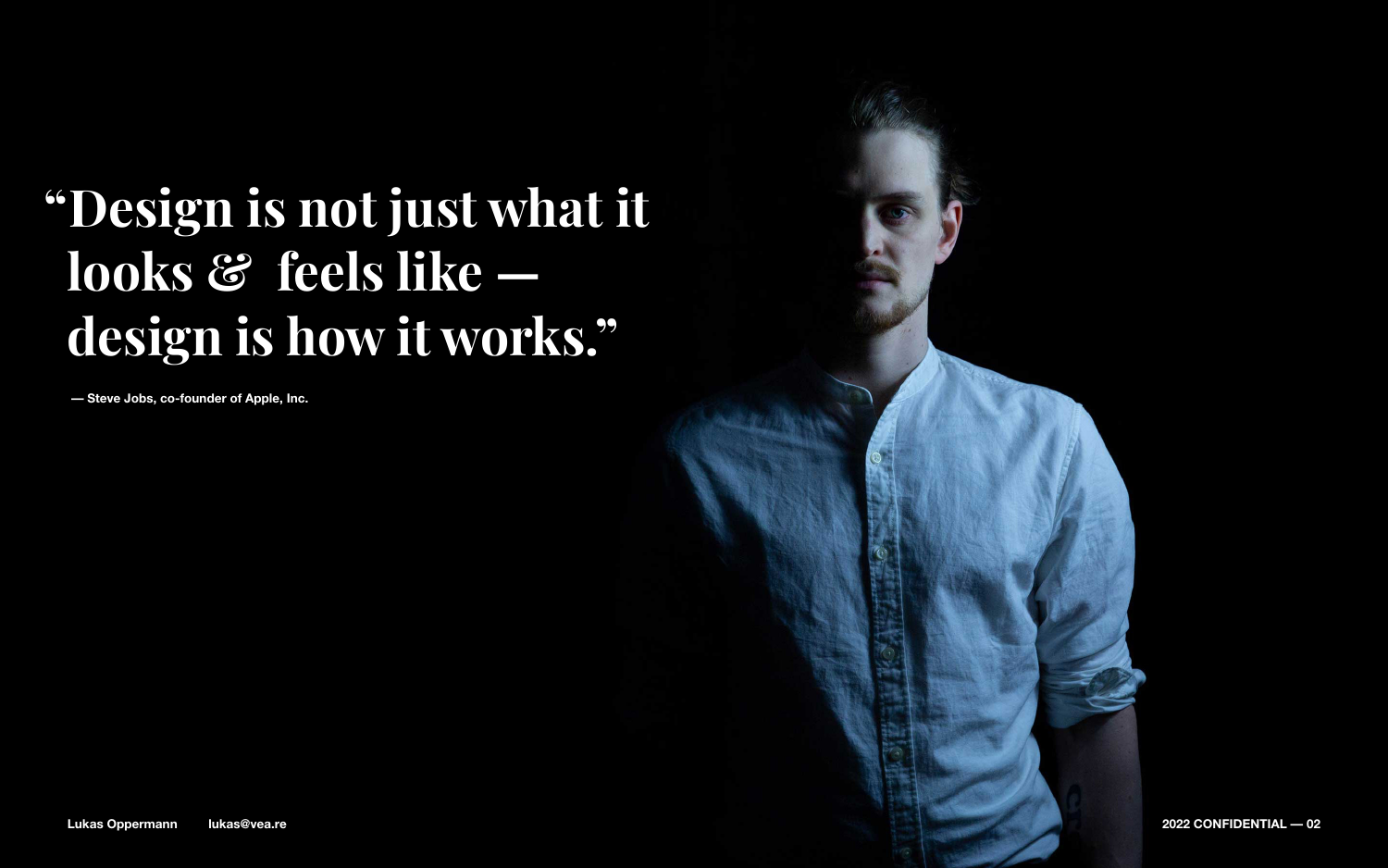# DAIMLER



**Red Bull** Louise

### **O** vodafone DB

**Lukas Oppermann lukas@vea.re 2022 CONFIDENTIAL — 03**

# **Companies I worked for & with**





### swisscom

### Lufthansa





#### KIRCHER BURKHARDT







### **EyeEm**



### re:publica

### **K, congstar**



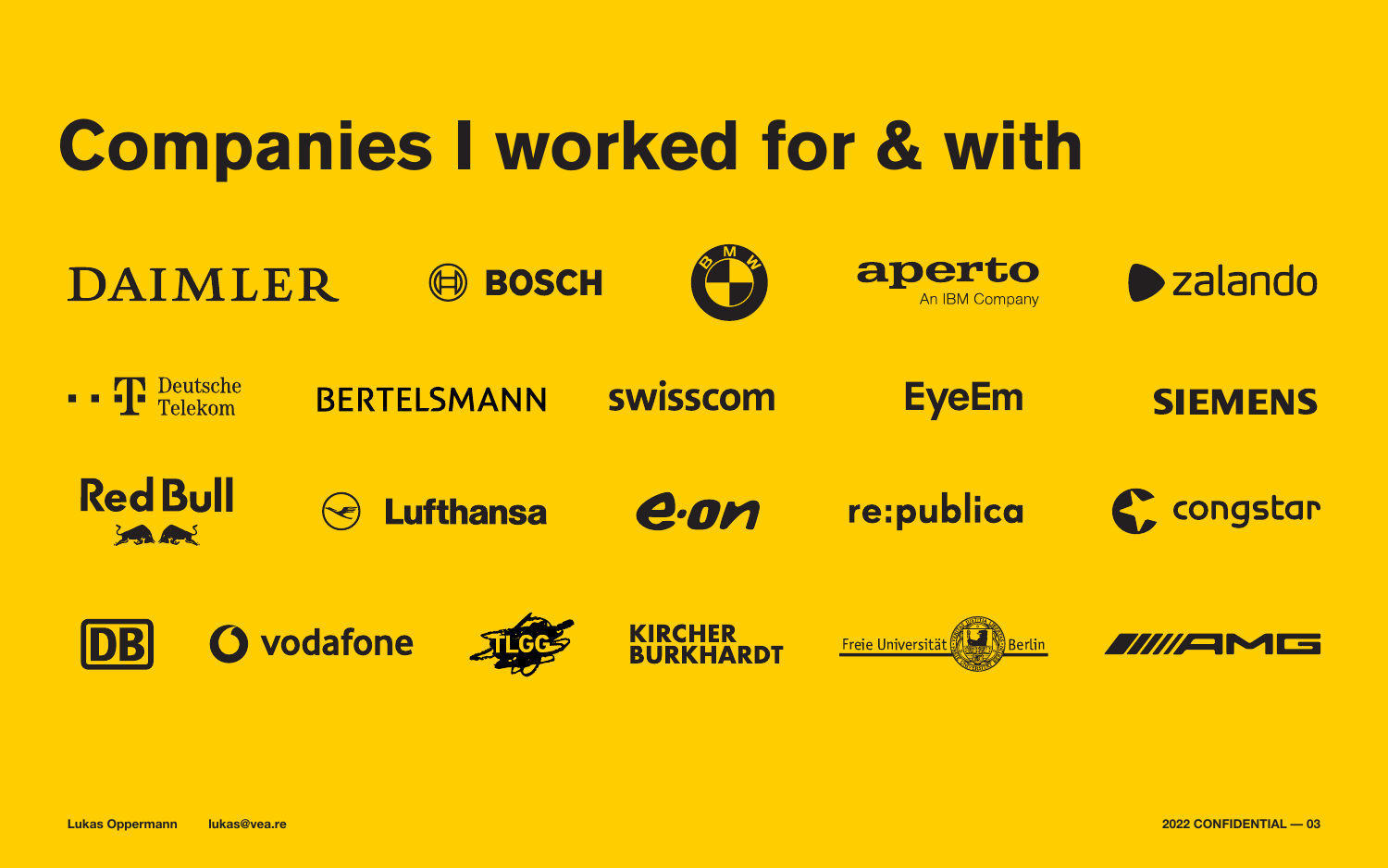### **2021 — Present**

### *Shaping future of the design system of Deutsche Telekom.*

# **Design Lead Deutsche Telekom** *Current position*

*Responsibilities:*

- ¬ Improving designer and developer experience
- ¬ Managing stakeholders in design, dev and business
- ¬ Hands-on work on components, tokens, etc.
- ¬ Documentation and components usability
- ¬ Resources like patterns, best practices and templates
- ¬ Optimising workflows for teams using the
- ¬ User research (internal and external Scale users)
- ¬ Speaking at meetups & events
- $\lnot$  Active in [open source community](https://github.com/lukasoppermann)
- $\neg$  Publishing on [design systems](https://medium.com/@lukasoppermann)

- ¬ Leading the Telekom design system (Scale)
	- ¬ Implementing design tokens with a json based token workflow that allows our design tokens to be used across all web, mobile and TV platforms as well as in Figma and Sketch. Enables automatic dark mode.
	- ¬ Moving from web only to web, mobile & big screen
	- ¬ Strong focus on accessibility
- ¬ Working on internal adoption and different education formats to help users of the design system
- ¬ Defining product strategy & managing team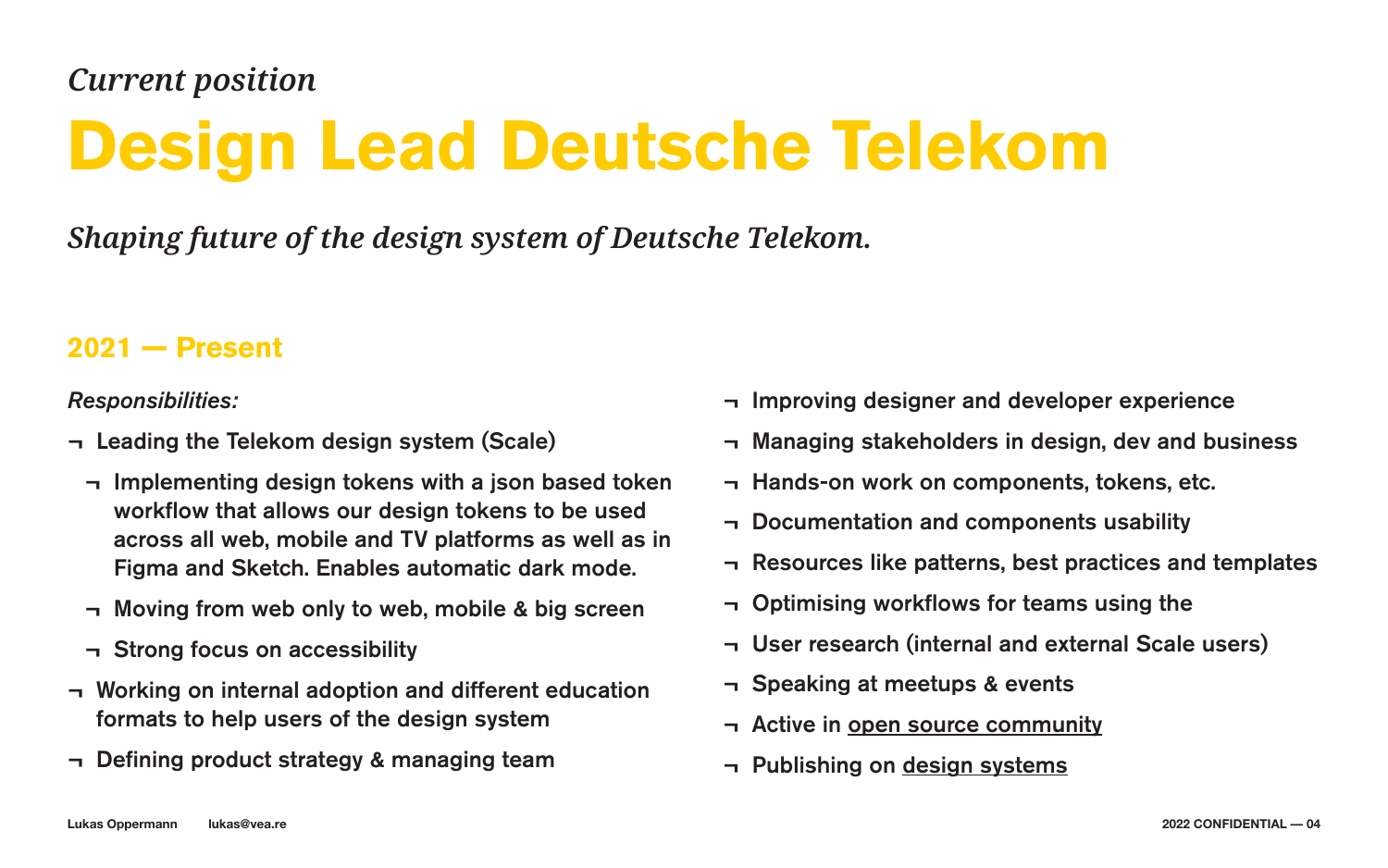### **2020 — 2021**

- ¬ Built a company wide design system incl. design tokens & design to code processes
- ¬ DesignOps with a focus on workflows, documentation flows, hiring and mentoring processes
- ¬ Co-Hired the design team
- ¬ Lead projects and mentored designers
- ¬ Established a respectful but engaged design culture
- ¬ Evaluated and implementing new tools for the design team
- $\neg$  Built a [Figma plugin](https://www.figma.com/community/plugin/888356646278934516/Design-Tokens) for our design token workflow

### *Building the future digital media platform with a focus on personalised relevance.*

# **Design Lead RTL+ / Bertelsmann**

*Responsibilities:*

- ¬ Defined design direction & user experience
- ¬ Research incl. user interviews, market research, competitor analysis
- ¬ Stakeholder management
- ¬ Worked on product strategy
- products
- dev team
- ¬ Conducted usability tests / user tests
- ¬ Lead & organised workshops & design sprints

- ¬ Working in cross-functional teams to deliver high-end
- ¬ Hands-on design and implementation with in-house

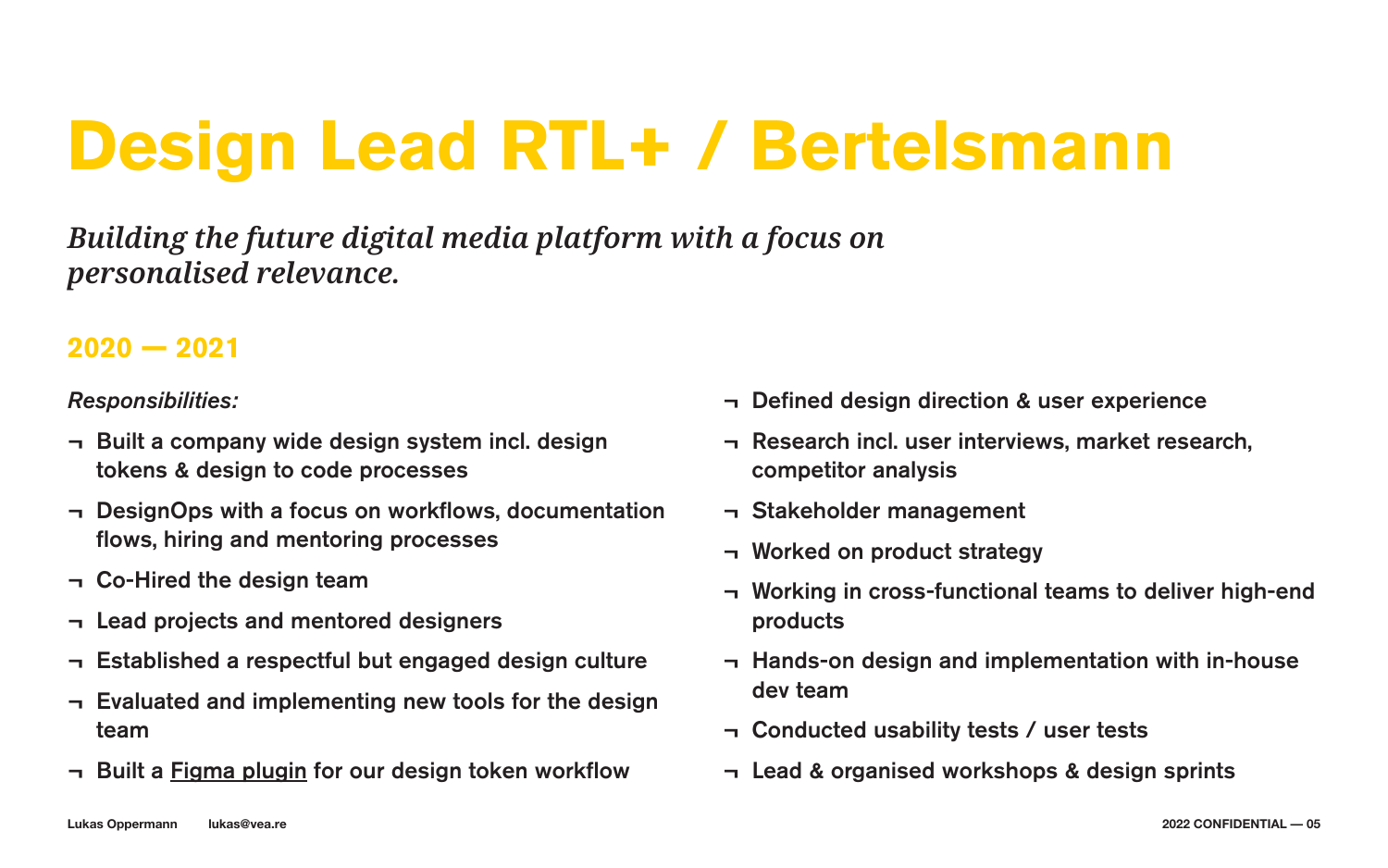### **2017 — 2020**

### *Building out major innovation topics for the future of mobility for Daimler AG.*

# **Design Lead Lab1886 / Daimler AG**

*Responsibilities:*

- ¬ Building the design team & hiring designers
- ¬ Establishing design team culture & implementing formats like "show & tell" and company wide "design presentations"
- ¬ Implementing new tools & workflows for better cooperation between teams e.g. dev or business
- ¬ Building & scaling cross-brand design systems
- ¬ Mentoring & training designers
- ¬ Conducting research, user interviews & usability tests
- ¬ Defining product strategy with BizDev
- ¬ Lead design / Defining the design direction & user experience on multiple projects
- ¬ Delivering high-end products at a very fast pace in cross-functional teams
- ¬ Projects: ideation, incubation & commercialization stage incl. app store and web releases
- ¬ Hands-on design, close cooperation with dev team, design systems & design token pipeline
- ¬ Stakeholder management & leading workshops

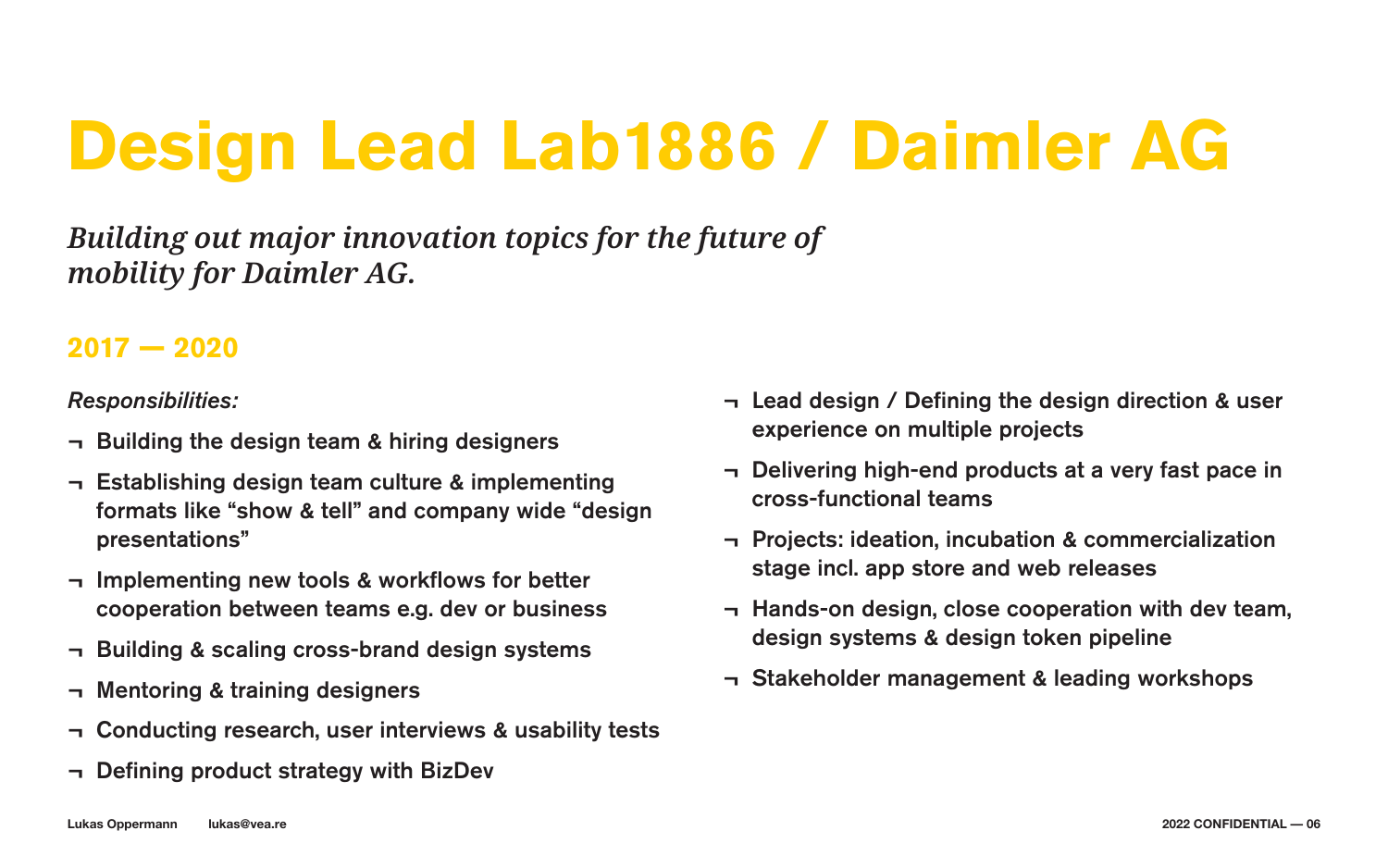#### **CEO & Co-Founder**

**Form&Systems**

#### **Creative Director**

**veare**

#### **Senior UI / UX Designer**

**Aperto IBM iX** *(Freelance)*

#### **Lecturer**

**Macromedia University**

#### **Senior UI / UX Designer**

**TLGG** *(Freelance)*

#### **Senior UI / UX Designer**

**Bosch eBike**

#### **Infographics Designer**

**KircherBurkhardt / C3** *(Freelance)*

#### **2014 – 2016**

Co-founded with a partner to build semi-headless content management system for highly flexible websites which don't fit into a template.

**2009 – now**

Worked with own clients & agencies. I built websites, apps, design systems, lead teams, organised workshops & managed clients.

#### **2013 – 2015**

Worked on pitch teams to quickly deliver a visual & strategic product vision. Also worked on projects in development together with a team from Aperto IBM iX.

#### **2017 – now**

Teaching digital product design class, including ideation (design sprint, etc.), user research and developing prototypes that are tested with users.

#### **2013 – 2014**

Worked on pitches and projects in development. Delivered design visions and won pitches, dev ready digital products or information graphics.

#### **2015 – 2017**

Lead the redesign & new feature dev for the entire eco system (onboard eBike computer, apps, web). Built the design system from the ground up.

#### **2013**

Designed & developed information graphics for different clients together with the copywriters.



# **Previous**

#### **Senior UI / UX Designer**

**Deutsche Telekom**

#### **2013 – 2014**

Created the UI & UX for features in the SmartHome app, co-developed feature concepts & delivered production ready asset to dev team.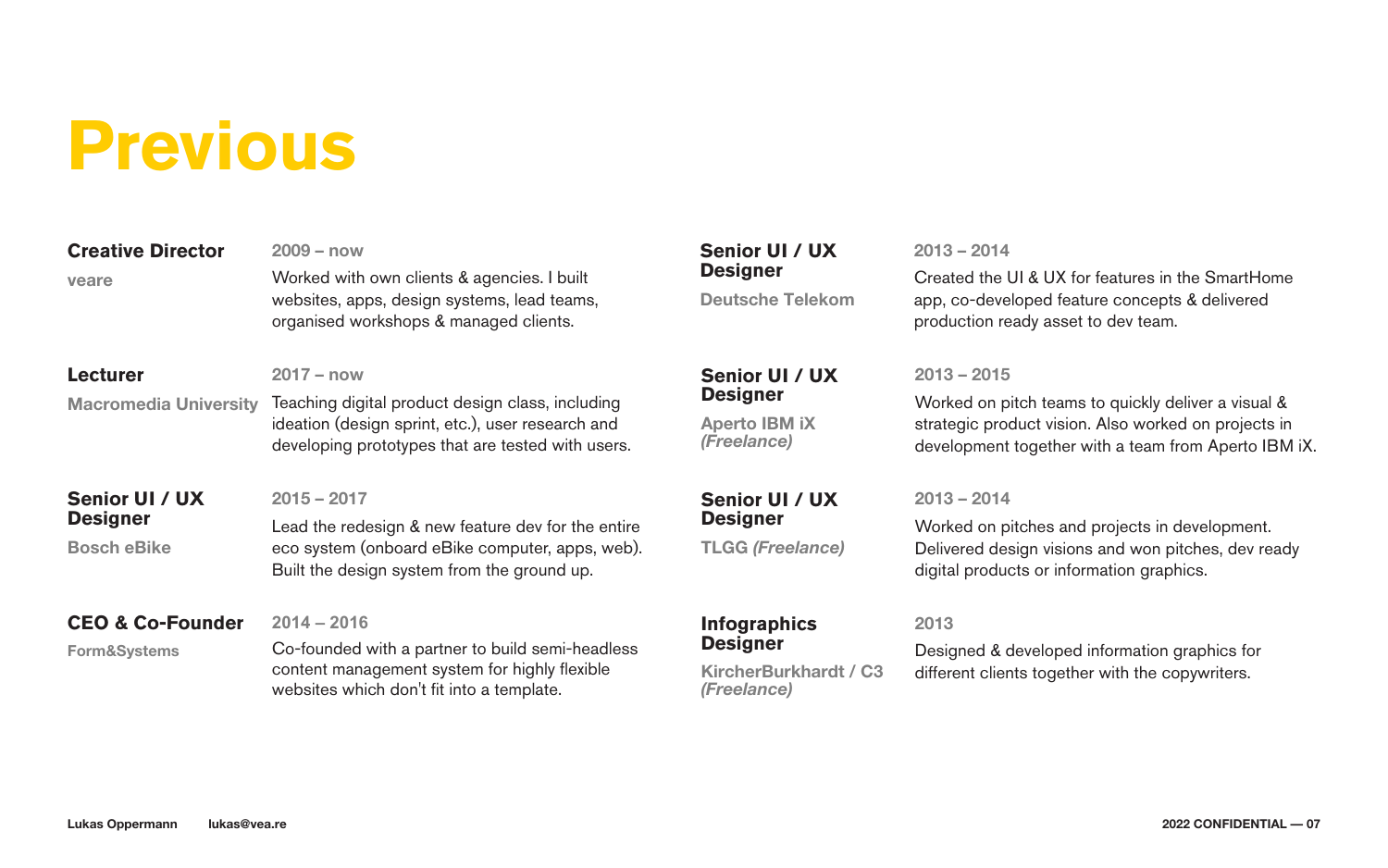**KircherBurkhardt / C3** *(Internship)*

#### **Lecturer**

**Berliner Technische Kunsthochschule**

#### **Designer**

**BMW Corporate Identity** *(Internship)*

#### **Co-Founder & Designer**

#### **Infographics designer 2010 – 2011**

**Zupply**

#### **Interaction designer**

**Steelworks, Melbourne (AUS)**

**ic! berlin! berlin** *(student job)*

#### **B.A. Interaction Design (1.1)**

**Thesis (1,0)**

Designed infographics & illustrations for print and digital interactive magazines for clients like DB, Porsche, Bundeswehr and Nordstream.

#### **2013 – 2017**

Taught interaction design classes with a focus on user research, usability & prototyping. Also taught digital portfolio summer classes.

#### **2010**

#### **Interaction designer 2009 – 2010**

Responsible for consulting agencies on their work for BMW dealers in matters of CI conformity, organising big prints for dealerships & creating new print products for use within dealerships.

#### **2013 – 2016**

Developed the product concept, brand design & UI/UX design for the platform. In typical startup style I was involved in pretty much every activity from business strategy to frontend development.

#### **2012 – 2013**

Designed websites & apps for different clients and worked closely together with the development team to realise the designs.

Responsible for redesigning the web site including the shop and realising the redesign with the external programming agency.

#### **03/2013**

My thesis "Decks" focuses on the interaction patterns for the operating systems of the future: touch based systems that merge the world of desktop and mobile computing.



# **Previous — Continued**

#### **UI / UX Designer**

**EyeEm**

#### **2013**

Lead the design for the user content marketplace. Worked closely with one of the founders, Lorenz as this was EyeEm's first monetisation strategy.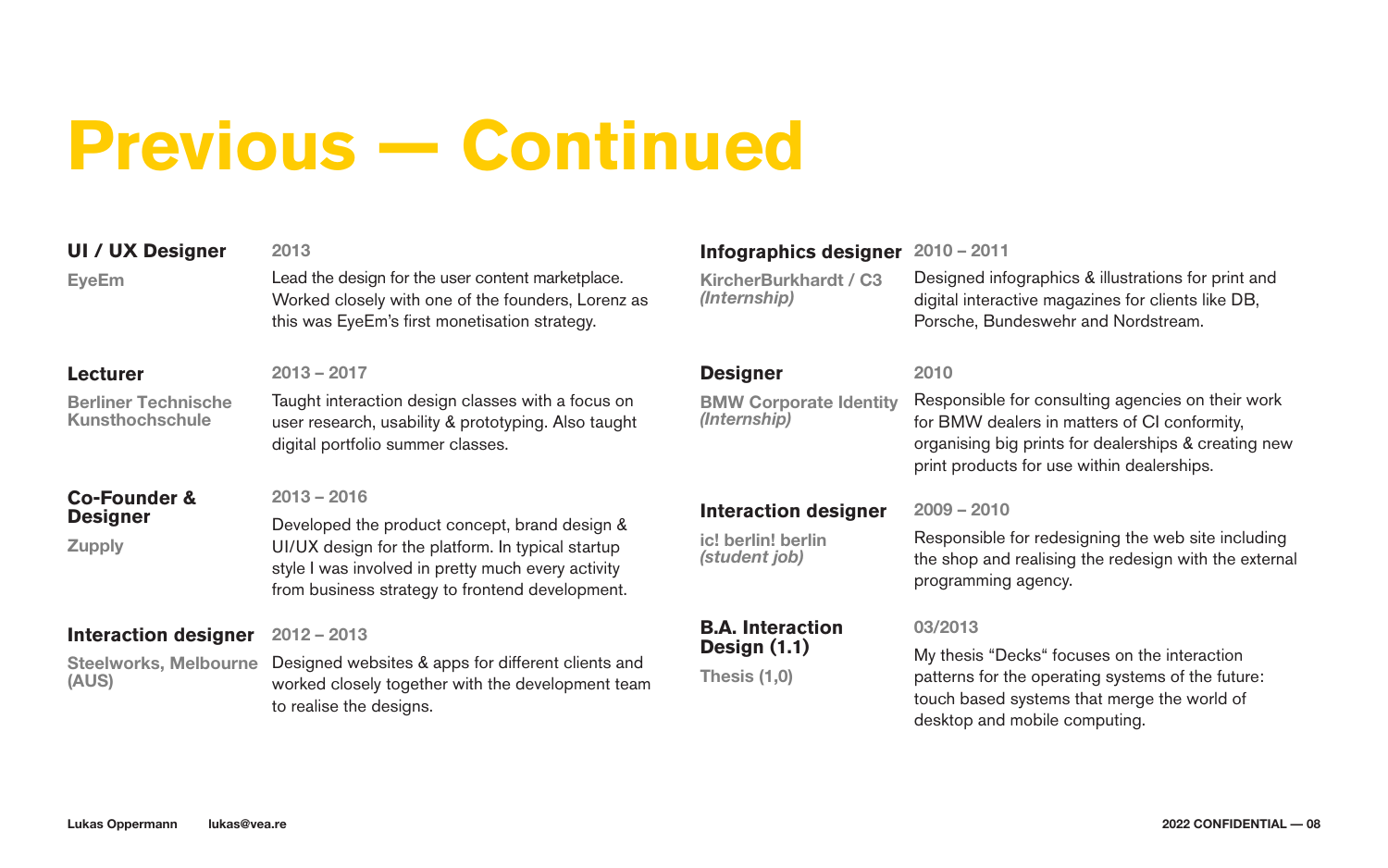- In sprints & Double diamond
- ming in the open
- vulnerable & respectful
- ig attention to the whole system
- m / agile development
- s-functional product/project teams
- ility testing according to Steve Krug
- arch e.g. user interviews, personas, competitor & whitespace analysis, A/B testing



| king in cross-                           | — Met          |
|------------------------------------------|----------------|
| olders as partners<br>with honest &      | <b>- Desig</b> |
| ht forward                               | <b>- Desig</b> |
| ion. Work can be<br>I do with people I   | <b>- Being</b> |
| learn & teach.                           | - Paying       |
| th good research,                        | - Scrun        |
| sers. Ideation takes<br>et to a state of | <b>- Cross</b> |
| ily than will you                        | <b>- Usabi</b> |
| ection.                                  | <b>- Resea</b> |
|                                          |                |

### It all starts with the team — design sprints & double diamond are great, but you need to know who you work with, not just the skills, also the person behind it.

I believe in a hands-on approach, worl functional teams and including stakeh in the project. I love building products respectful colleagues who give straight feedback regardless of title and vocation. hard at times, but I want to love what enjoy being around. I love to develop, I believe every project should start with

getting to know the business & the use many forms, but you should quickly get testing the ideas with real users  $-$  on know if you are running in the right direction.

# **How I work**

### **— Methods & Topics**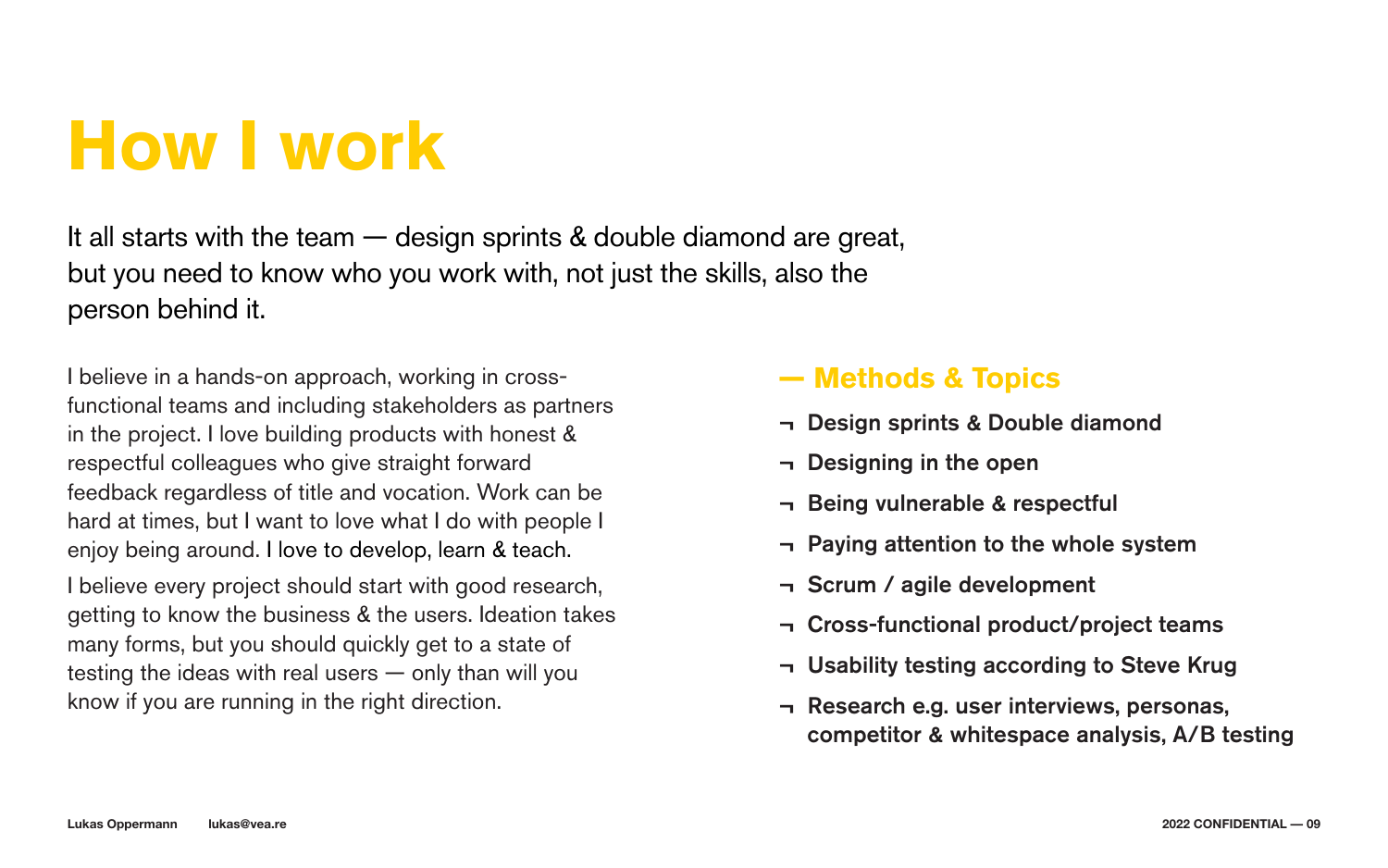I love exploring workflows, optimizing how teams work together and how we build products. I even work on a **[Figma plugin](https://www.figma.com/community/plugin/888356646278934516/Design-Tokens)** to ease working with design systems / design tokens & built a plugin for **[Sketch](https://github.com/lukasoppermann/browser-preview)** to improve previews.

# **Design Operations**

| I love it when things work out the way they should. I love                                                                                                | - Current tool set                                        |
|-----------------------------------------------------------------------------------------------------------------------------------------------------------|-----------------------------------------------------------|
| it so much that I get joy out of planning, organising and                                                                                                 | $\neg$ Figma                                              |
| improving the way my team and I work. It is another<br>problem for me to solve and I can solve it for people I<br>like, the people I work with every day. | <b>- Sketch &amp; Abstract</b><br>- Adobe CC & Affinity S |
| For this, I talk with my colleagues, developers, PMs,<br>stakeholders, etc. I don't just ask how their tasks are                                          | <b>- Invision / Marvel</b>                                |
| progressing, I ask how they feel the collaboration works.                                                                                                 | <b>- Google Slides / Keyng</b>                            |
| Do developers get all the assets they need? Are<br>designers happy with the implementation? Are the                                                       | <b>- Framer X &amp; Principle</b>                         |
| stakeholder's requirements met? If anyone is not happy<br>that's a sign that there is something off in the process $-$                                    | - Slack, Confluence & J<br><b>- Git &amp; GitHub</b>      |
| solving those issues early and allowing the people to<br>own their process always pays out in the long run.                                               | - Node.js, Typescript, H                                  |

- 
- h & Abstract
- e CC & Affinity Suite
- on / Marvel
- $p$ le Slides / Keynote
- er X & Principle
- ., Confluence & Jira
- **GitHub**
- .js, Typescript, HTML & CSS